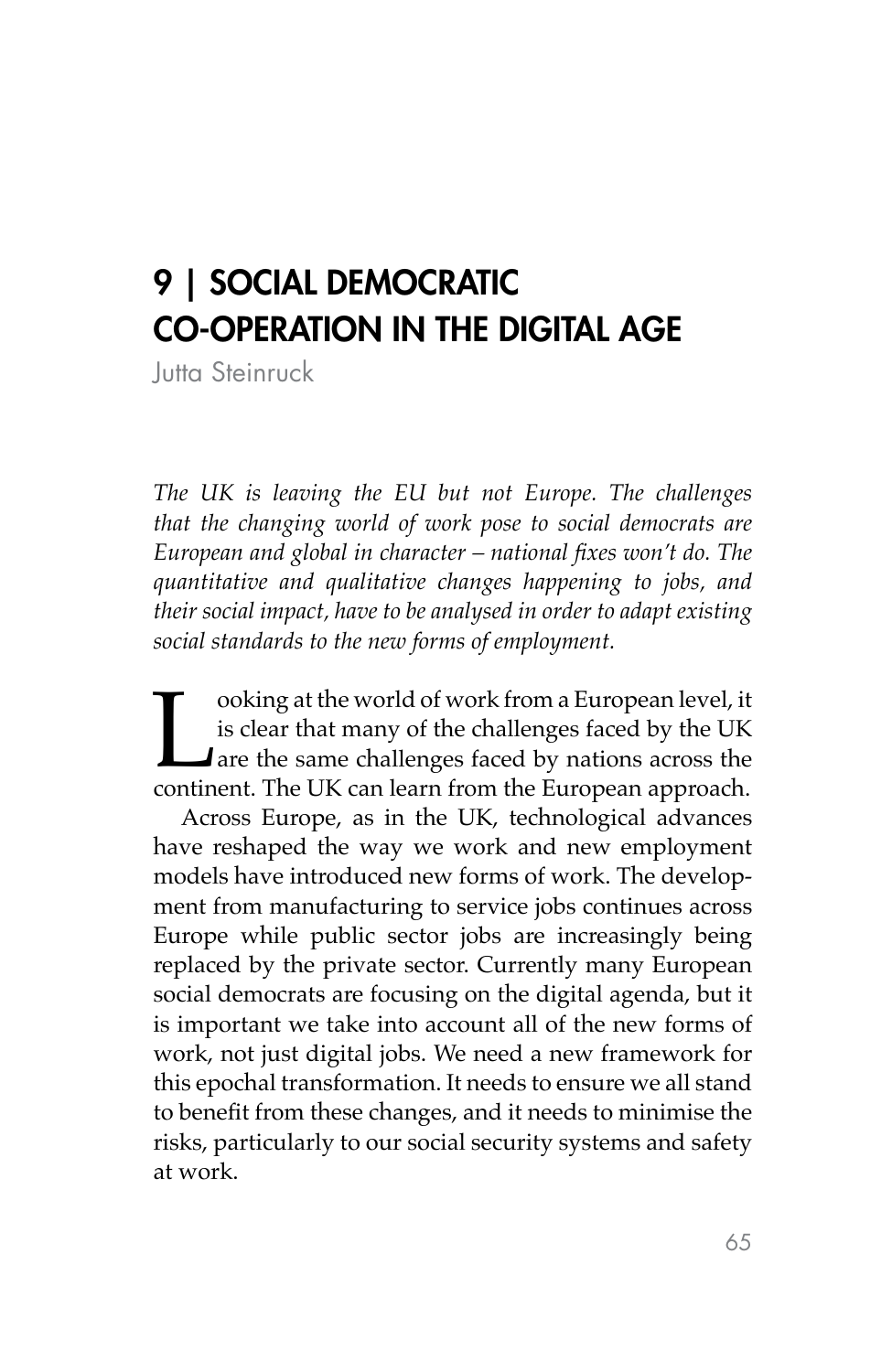The quantitative and qualitative changes happening to jobs, and their social impact, have to be analysed in order to adapt existing social standards to the new forms of employment. Globalisation and the continued disruption technology brings have already begun shaping and creating the jobs of the future. A generation of new business models and new jobs, especially for high-skilled but also for low-skilled workers, is taking shape across the continent. But due to automation processes, other jobs will disappear completely, especially in the medium-skilled labour sector.

This increase in atypical and flexible employment relationships could also lead to a decrease in labour rights and salaries. There has to be modernisation of social and employment legislation to maintain existing standards of social security, minimum wages, worker voice, and occupational health and safety in the workplace in order to stay abreast of changes in the new working world. Policy makers across Europe have to ensure that employment and social policies keep pace with digital innovation and entrepreneurship in order that we all profit from the opportunities and manage the potential risks which could be associated with it. And Britain too must ensure that these opportunities and protections are maintained as it departs from the European Union.

# Future implications for workers

Without doubt, the changes in the world of work will have profound implications for the workforces of tomorrow right across Europe. It is important to identify the specific difficulties which workers will face in the future and how European cooperation can be a help, not a hindrance.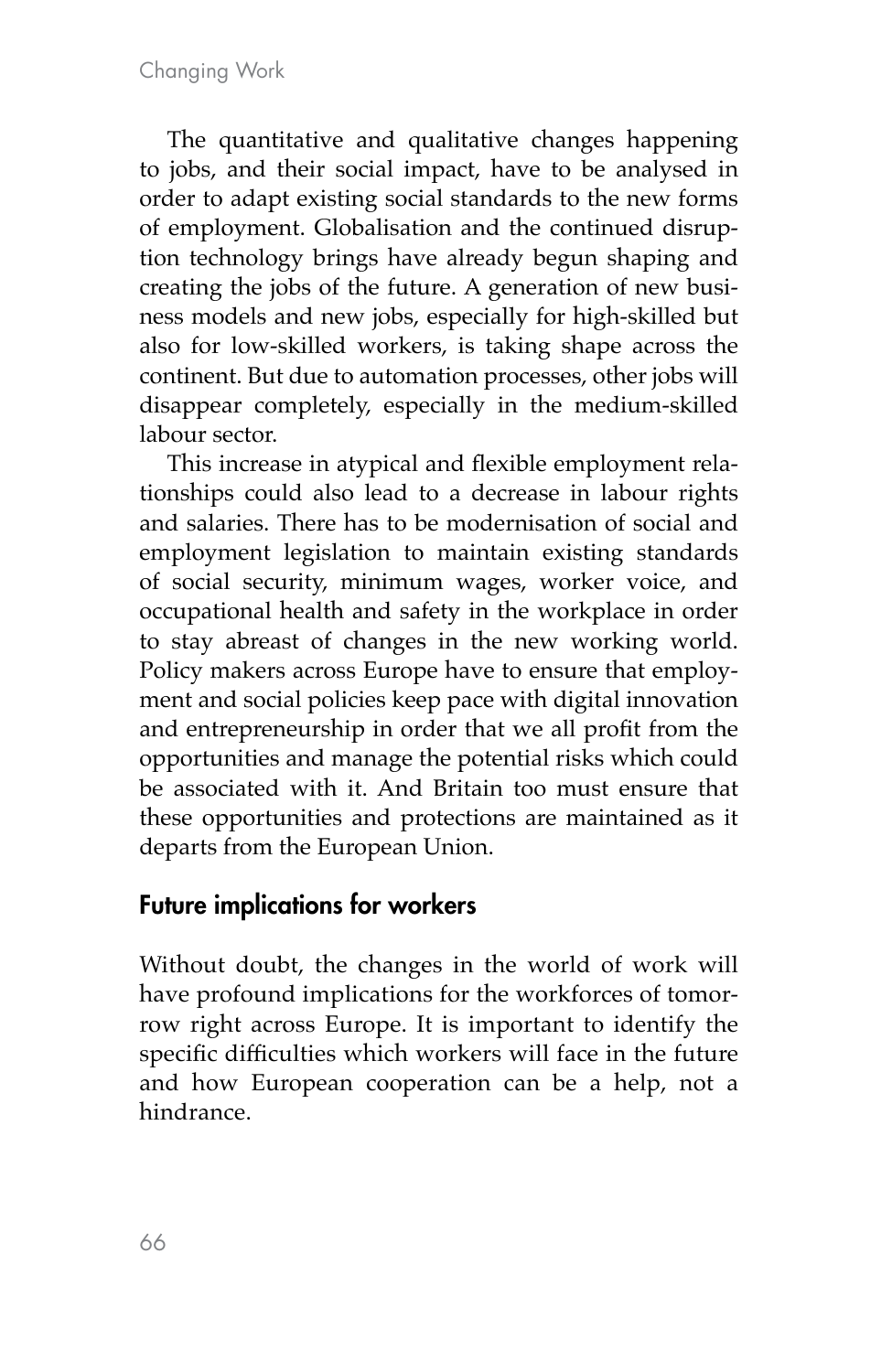### Self-employment

The first issue is the rise of self-employment and bogus self-employment. As a result of the trend towards outsourcing, more and more people are going to become selfemployed. Therefore, policy makers and social partners alike should develop strategies to ensure that all workers have appropriate rights under labour laws, regardless of their existing contracts, including the right of collective bargaining.

A clear European definition of self-employment would also help to prevent the spread of bogus or false self-employment, when employment is disguised as selfemployment in order to evade taxes and employment rights. European countries need to work together to map out the various forms of self-employment. Bogus selfemployment with the goal of undermining existing labour and social security standards must be prosecuted. The newly established European platform on undeclared work provides the ideal medium to take this task on.

Similarly, new working practices like crowdsourcing are expected to lead to further growth in levels of selfemployment. Competition for job opportunities on these crowdsourcing platforms is global, implying a competitive advantage for bidders from areas with a low cost of living, low income tax rates and low levels of social security cover. Policy makers should therefore strive to provide adequate information to workers on working conditions and workers' rights throughout crowdsourcing platforms. Additionally, it is the responsibility of social partners at a national level, as well as governments, to find the solutions that guarantee a fair and inclusive labour market, regardless of specific employment arrangements. Again, Britain can learn from EU countries here – and vice versa.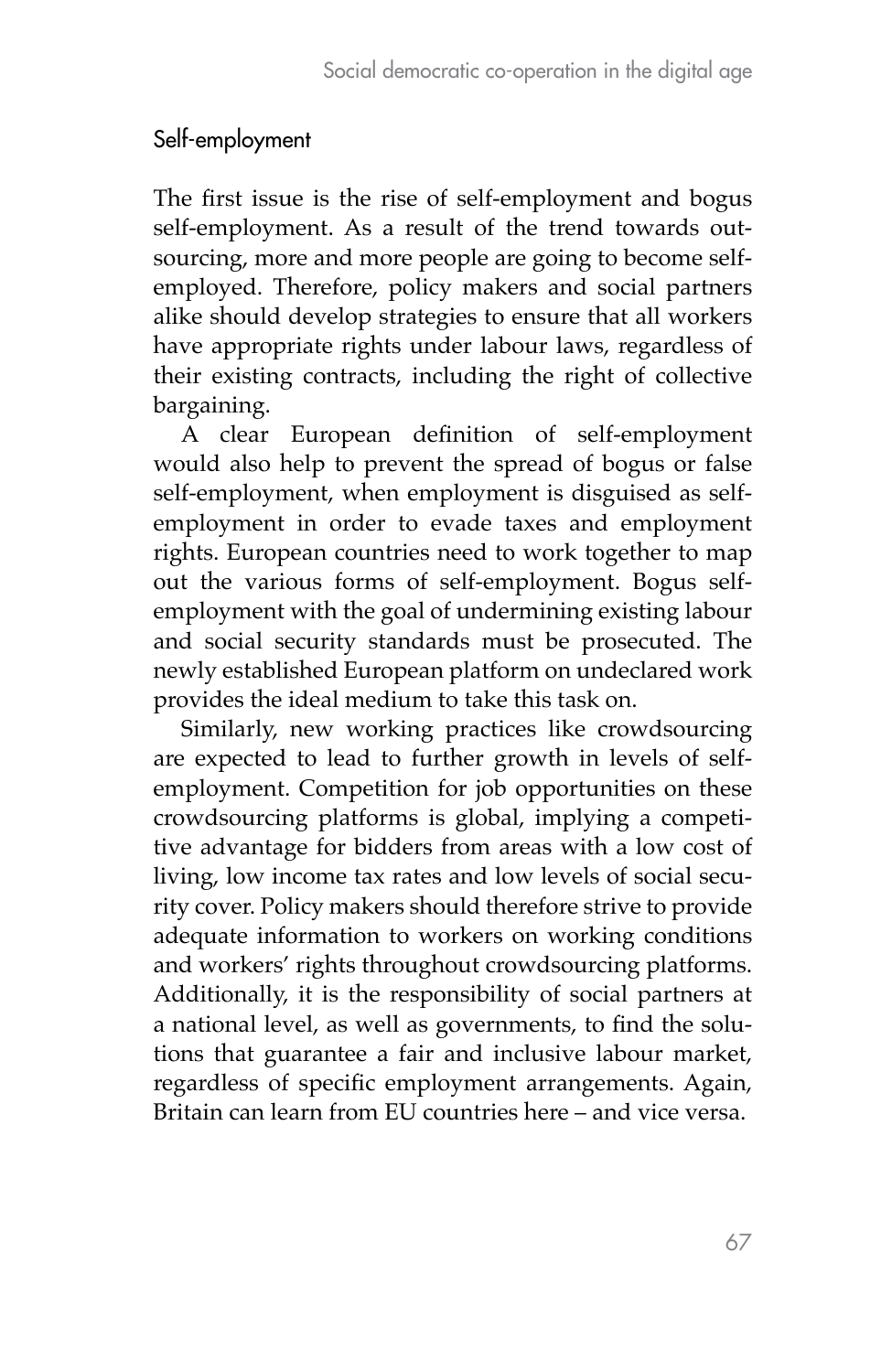#### The importance of skills and education

Secondly, to ensure that the education system fits the future developments in the workplace it is necessary to identify inadequacies in the current system, and then to establish where the current skills gaps lie. Here too, individual initiatives along national lines make little sense.

As jobs and skills profiles become more complex, new demands – especially information and communications technology (ICT) skills – are being included in on-the-job training, as well as in further education. It is a tremendous challenge to redesign our educational systems, training curricula and work methods in a holistic way that responds to the challenges and opportunities of the digital revolution. The aim must be to promote digital literacy and to tackle the existing gender and generational gaps. The social partners and various educational training institutions will have to update course content and develop skills strategies linking the world of education to the world of work.

This new education system should set a standard for workers of all ages across Europe in the new economy. In order to achieve this, we will need to establish new funding opportunities for this education and training, especially for micro and small enterprises. Governments should make appropriations from all possible funds available to employers, so that they can invest more in the digital training of their less qualified staff, or recruit low-qualified staff with the promise of further training financed from these sources. There are also examples of some European countries introducing rights which guarantee workers a minimum level of entitlements – such as paid educational leave – as a measure to improve workers' access to education and training.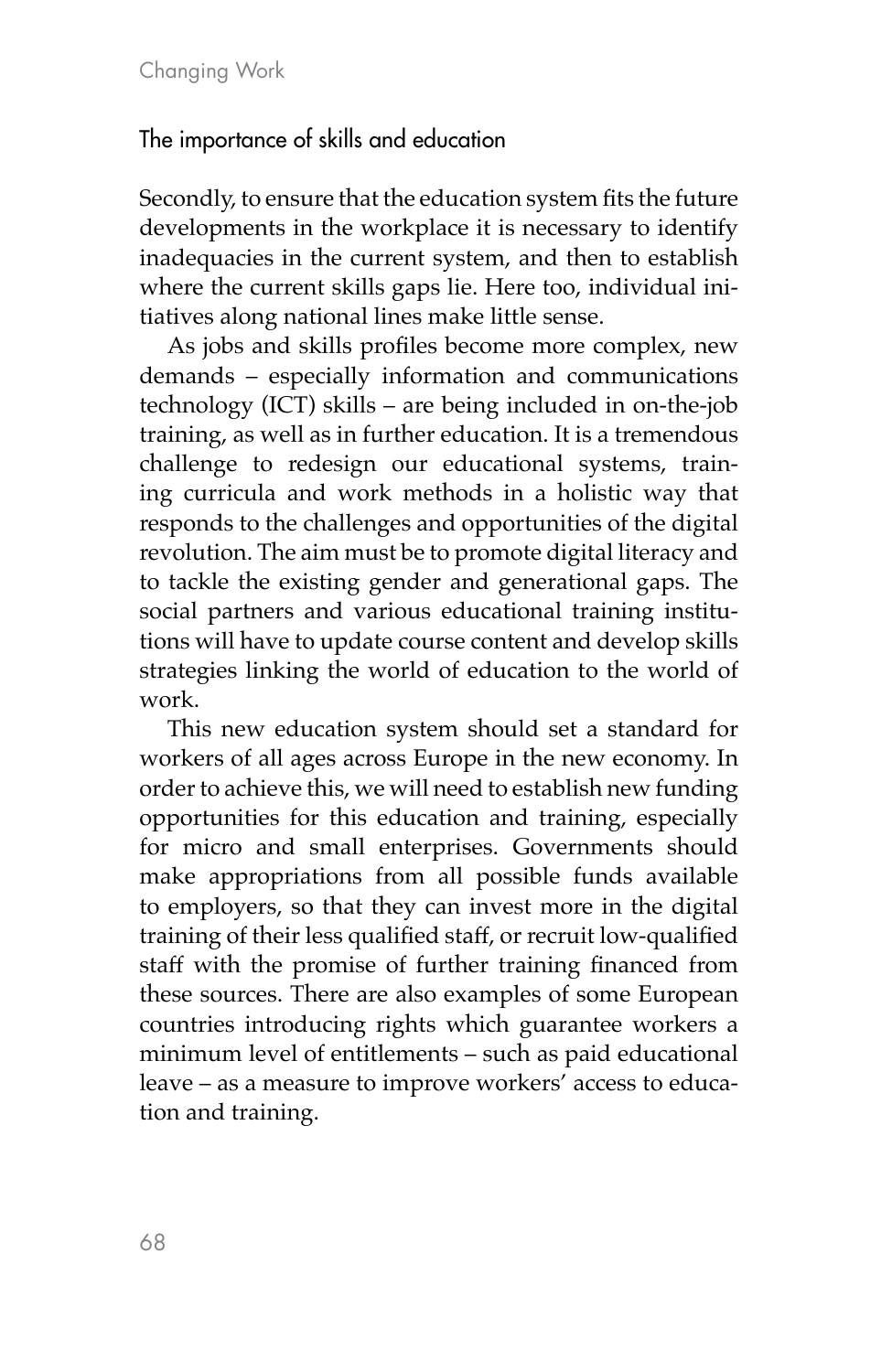## The role of the state

The changing world of work will also influence the agenda of national governments across Europe. The state is responsible for ensuring that social security systems are effective, and for adapting them to support people in the jobs of the future. Given that there will be an increasing number of self-employed and precarious workers, the state has to find new forms of social security which are accessible and tailored for those workers.

This is because the state has a responsibility to ensure that the wellbeing of the worker is at the centre of digitalisation. This means that technological change and new forms of employment will be able to bring benefits to workers and the economy. Where there are disadvantages for working people, there has to be a legal framework to protect them in order to avoid an increase of those classified as working-poor. A society based on social sustainability needs people who can live from the money they earn, spend it, and pay into the social security systems.

# Conclusion – looking forward in uncertain times

The changing world of work and its impact on the jobs and tasks all of us do will not stop at any border. In the years to come, the challenge across Europe will be to develop a common agenda on work, which includes the twin pillars of employment and social issues. It is clear that European countries cannot win in a race to the bottom against their competitors; they have to compete on quality. And in order to deliver quality, Europe needs a high-skilled work force, motivated workers and an environment that encourages innovation.

Digitalisation is like a bespoke piece of clothing that has to suit two people: the employee and the employer. It is not possible to develop the labour market in a sustainable